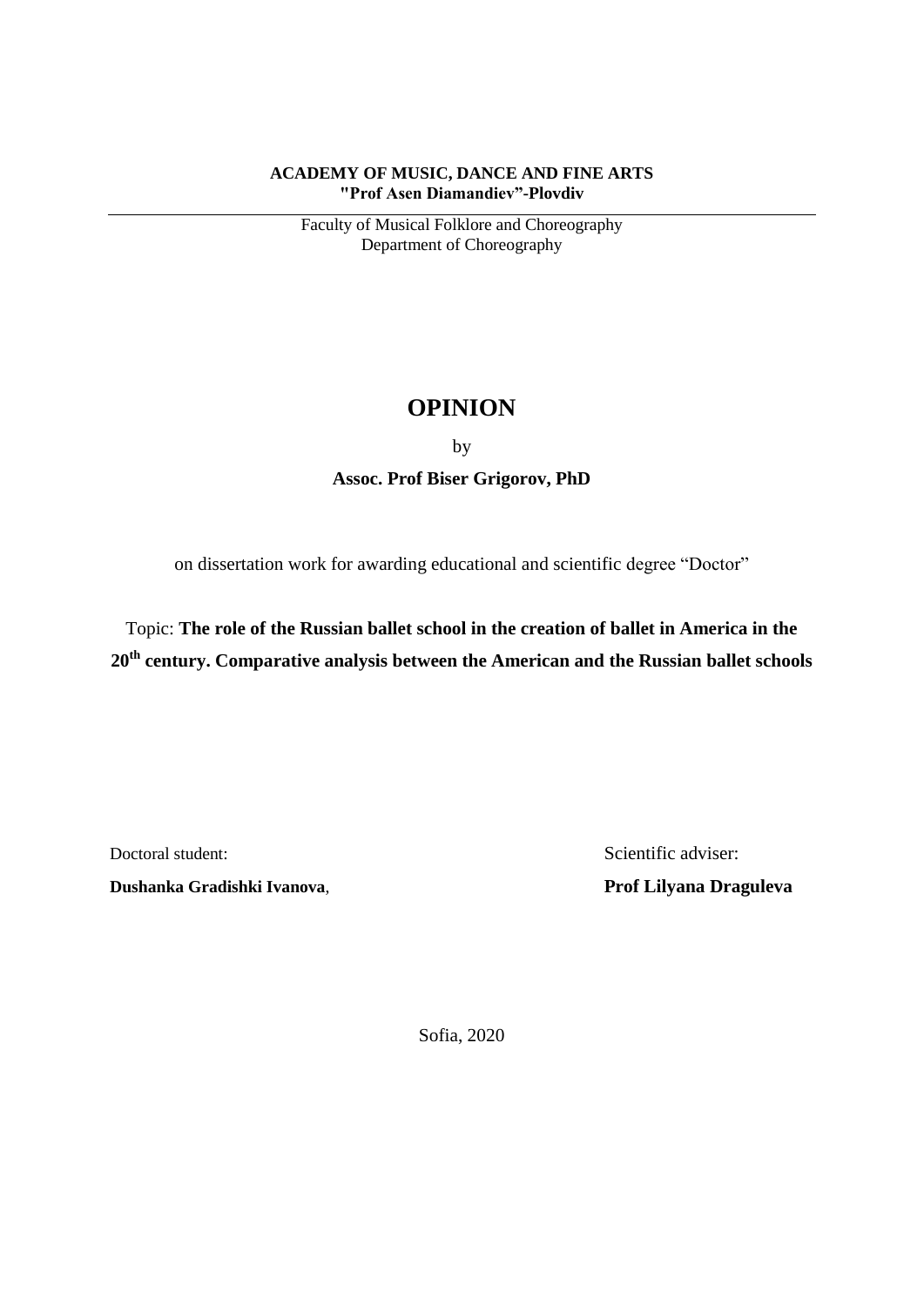For anyone who has dedicated their life to the art of dance, the proposed scientific topic has an almost sacred significance. We are all, more or less interested and revere many of the listed names, some of which, shrouded in the mythical glory of memories and legends.

In this sense, I fully admire the scientific research of Dushanka Ivanova and her scientific supervisor - Professor Draguleva!

The presented dissertation consists of 193 pages. It is structured in the standard and approved way and includes:

- Introduction;

- Objective, tasks and methods of the research;

- Seven main chapters;

- Conclusions and scientific contributions;

- Bibliography;

The used literature includes 45 titles, of which - one in Bulgarian, 44 in English, as well as 22 internet sources!

The dissertation offers rich photographic material. The lack of numbering is puzzling, and where there is one, it always includes only the number 1 and 2! We assume that the author's logic was, according to the number of photos per page? However, we strongly believe that it would be more appropriate to introduce uniform and consistent numbering, while indicating the source of information!

Chapter one presents the objective and the tasks of the study. Unlike the objective, which is clearly defined, the presentation of the tasks is a bit vague and unclear. It would be good for them if they are more clearly formulated and presented.

We would make the same recommendation for chapter eight, which presents the conclusions and scientific contributions of the dissertation. There are 5 points that are not separated from each other. In our opinion, the lack of exactness and certainty in their presentation, undeservedly takes away from the weight of both the conclusions and the contributions!

In conclusion:

The dissertation, with author Dushanka Ivanova, is dedicated to a relevant and significant problem.

The work is very well designed and illustrated.